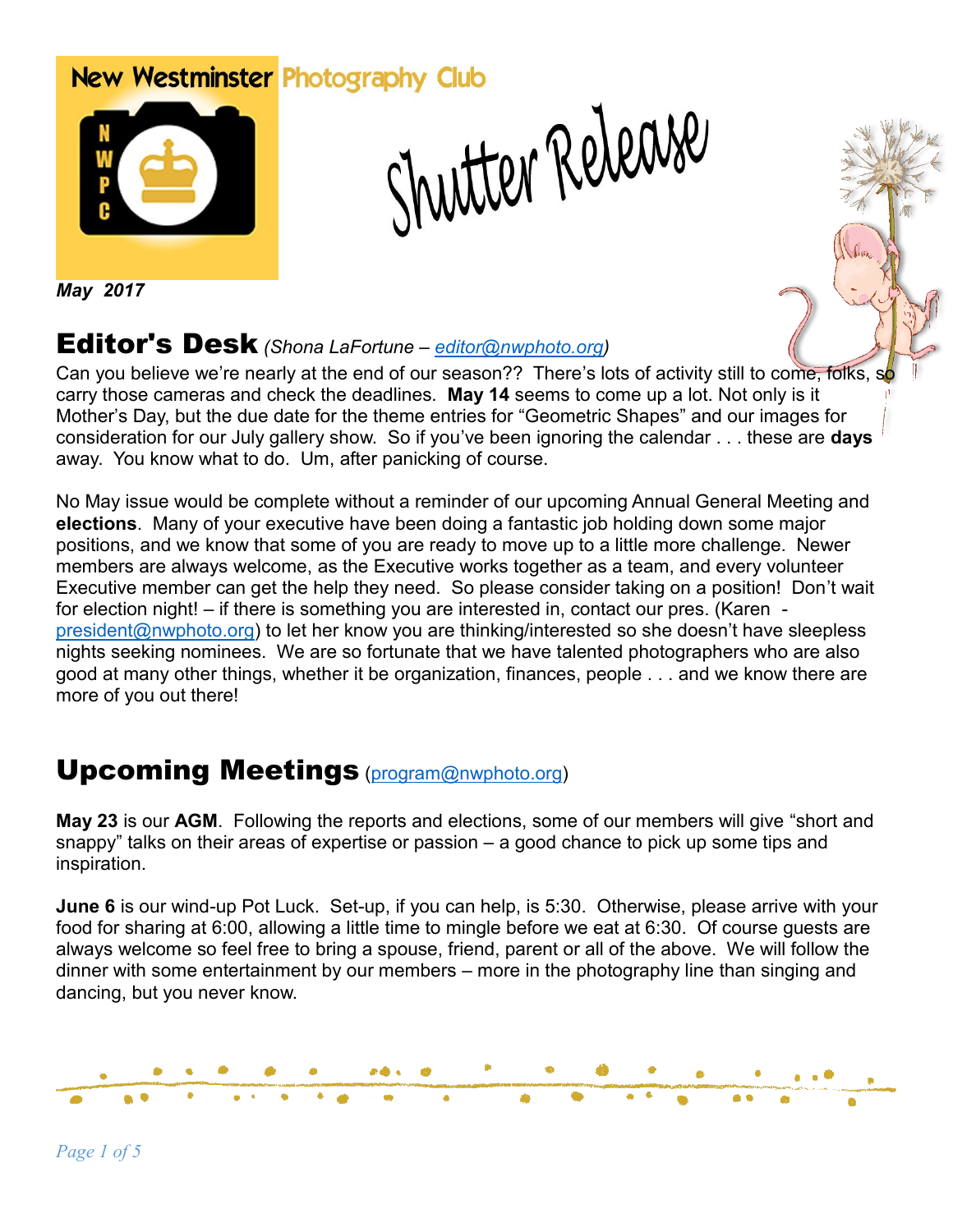## Upcoming Outings [\(outings@nwphoto.org\)](mailto:outings@nwphoto.org)

**May 21 – Day Trip to Bowen Island** where we will meet up with members of the Bowen Island Photo Club. They will show us around, so this is a great opportunity to get "insider" viewpoints.

#### It is essential that you email [outings@nwphoto.org](mailto:outings@nwphoto.org) to confirm attendance.

We are departing on the 10:05 ferry leaving Horseshoe Bay so allow yourself plenty of time to drive or take transit. **Please make carpooling arrangements at a meeting** well ahead of time. If you use transit, you don't want to be stranded on the other side without a ride. Return ferry is planned for 3:10 PM but you may also catch the 12:45. The ferry costs \$12.35 for walk-on. If you carpool, please chip in for the vehicle and ferry costs. **Please refer to the website for further details and information.**

**June 24 - Squamish Docks and Shannon Falls.** We'll start photography at the falls – fantastic at any time of day/year, then move to the Stawamus Chief, downtown for lunch and finish at the Squamish Docks and surrounding areas. As with the Bowen Island trip, **please make your carpool arrangements ahead of time.** As well, please let [outings@nwphoto.org](mailto:outings@nwphoto.org) know you plan to attend. Meet at the concession stand/info booth **by 10 AM**. (If you are driving, this means leaving New West by 8:30 or so to allow for traffic, driving, parking and assembly.)

#### *Visitors are always welcome to attend any outing; you do not need to be a member.*

#### **Themes** [\(themes@nwphoto.org\)](mailto:themes@nwphoto.org)

The latest theme opened on May 1, and it has potential to be a fun challenge. **Be Your Self(ie): Creative Self Portraits**, closes on June 18, but don't leave this one for the last minute. I was a little concerned about possible biases in judging, if people know whose photo it was. . . So I asked Barb, our theme coordinator and she said, "I am hoping that people will disguise themselves in some of the samples. In fact, I toyed with calling it "your hidden selfie". Note that the rules do say that you can use any kind of manipulation (well, in fact pretty much none of our themes prohibit that) so this is a chance to really have some fun with these. And remember, a self-portrait can be a cell phone "selfie" or a more traditional approach with a tripod and self-timer. I can't wait to see the results and guess who you are ... Have fun!

**Geometric Shapes**, "circle, square, oval, pyramid, hexagon . . . " Make one the subject of your photo" **closes** May 14. It's not as easy to comb the archives for these, so maybe a nice walk in the sun? Just a few days left!

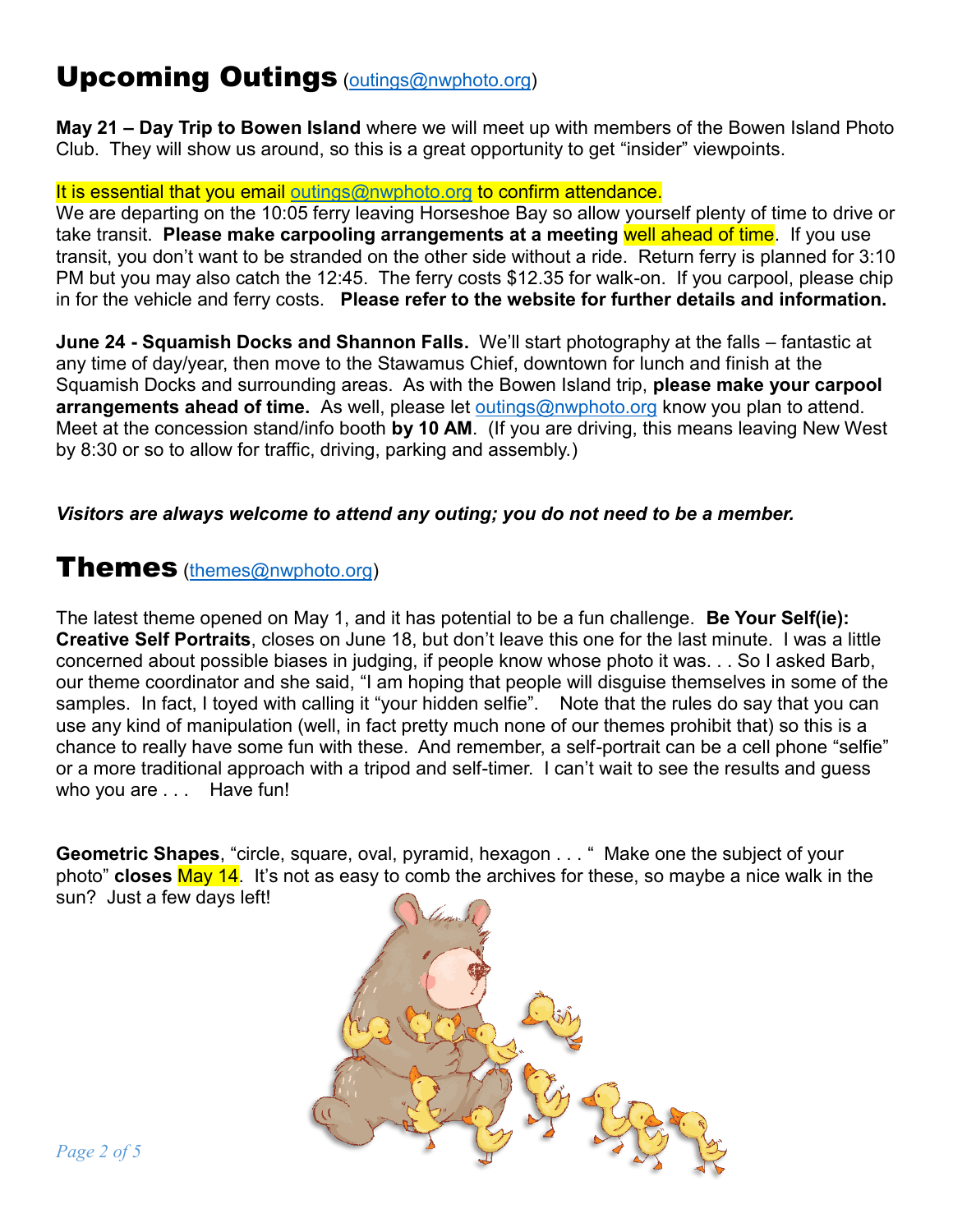# Theme Results

Here are the top 10 of our recently closed theme "Arts and Crafts".

| <b>Title</b>                 | Photographer    | <b>Placing (score)</b>                     |
|------------------------------|-----------------|--------------------------------------------|
| Making a Garden Planter      | Michael D.      | $1st$ (49 pts)                             |
| <b>Attention to Detail</b>   | Debi N.         | $2nd$ (43 pts)                             |
| <b>Glass Blowing</b>         | Kathy H.        | $3^{rd}$ (41 pts)                          |
| Warp, Shuttle, & Weft        | Geoffrey G.     | 4 <sup>th</sup>                            |
| Soldering a Silver Ring      | Michael D.      | 5 <sup>th</sup>                            |
| <b>Street Artist</b>         | Peter Eisenbock | $6th/7th$ (tie)                            |
| <b>Maritimers Wreath</b>     | Karen J.        | $\overline{6^{th}}$ /7 <sup>th</sup> (tie) |
| <b>Shaping Stones</b>        | Michael D.      | 8 <sup>th</sup>                            |
| Reflecting on the Reflection | Bruce F.        | <b>gth</b>                                 |
| The Art of the Hermes Glove  | Debi N.         | 10 <sup>th</sup>                           |



*Shaping Stones ©* Michael D. *Glass Blowing* © Kathy H.



### **Honest Comments** (Shona LaFortune)

In our club, our experience in taking photos and in commenting on them ranges from beginner to advanced. Just like photography, even beginners come up with stunning images, and beginner "commenters" certainly have valid things to say.

A big part of being part of a club like ours is helping and encouraging each other. When that comes to comments, many of us hesitate. But commenting can be hugely helpful to our own photography. As we critically examine the work of others, we may well learn to be conscious of different aspects of photography. This is especially true when finding something positive about an image you don't really like, and finding something that could be improved on or changed on an image you really do like.

Sometimes hesitation to comment is a matter of not really knowing what to say. And, regrettably, some members are a little over-sensitive, reacting to comments without perhaps realizing that the commenter may be new to this. It's easy to understand – when we create something we love, it's hard to have people "criticize" it. I'm sure most, if not all of us know something of the "do unto others" philosophy that can make the world a much more pleasant place. Comments are a great place to exercise that! You can be kind but still make critical and helpful comments.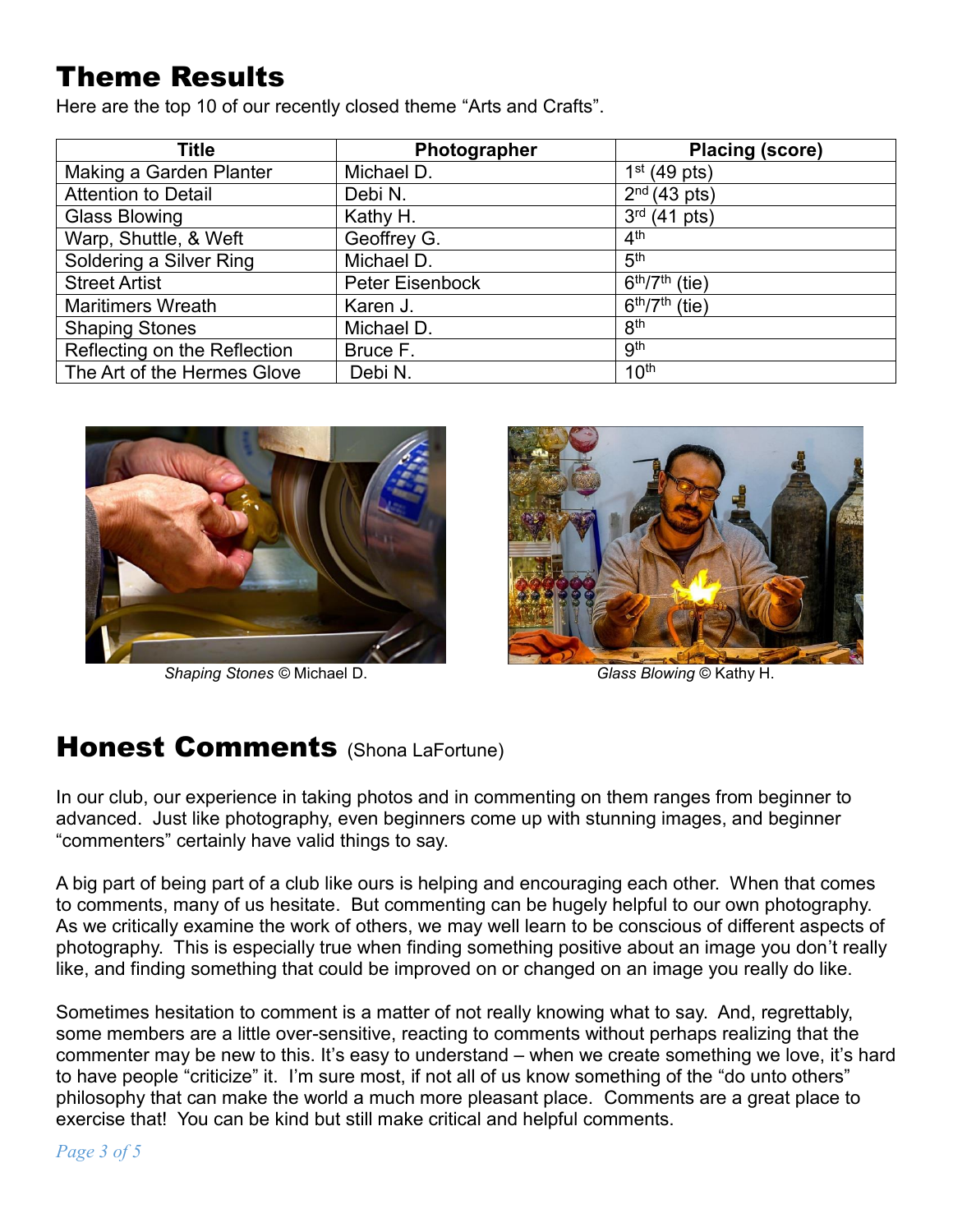So here are a few lighthearted, but serious guidelines for commenting. For those of you newer to the club, I was one of the original creators of the Canadian Association for Photographic Arts' "Fit to Judge" and "Learn to Judge" evaluator training course, huge parts of which are still being taught today.

When we appreciate a piece of art, we frequently think "I like this". However, in the field of comments/critique, that really means you are talking about **yourself**, not the image. People appreciate that you like their work, but please go on to say **why**. I like this **because** it invokes a mood of (x). I like this because it makes a strong social statement. I like this because the muted colours do this … Then if you just take out "I like this because" you have a good comment . . . "The image makes a strong social statement . . . "

You will notice that we divide our comments into "strengths" and "what can be improved" (the 2<sup>nd</sup> box is optional but unless you think the image would score a 10 out of 10, there is usually something you could say). Every image has something going for it. Find it. Composition, mood, colour, technical aspects (e.g. "brings out the texture", "unusual angle makes us think", "moody lighting", etc.)

Do try, however, to avoid **too** many superlatives. Although we're thrilled when we get those, "stunning", "beautiful", "nice" and oh yes, the kiss of death "interesting" words in the comments, they aren't that helpful unless they are followed by – you guessed it "**because**". The light is stunning **because** it creates a mysterious mood/brings out the details/creates a contrast between/etc. Saying the perspective/angle/subject is "interesting" is **sometimes** another way to say that you don't really know what to say. Trust me, we've all been there. On the other hand, sometimes the image truly **is** interesting, but … there's that "because" again . . . (e.g. it shows an aspect of this process I didn't know about, reveals the back of something I didn't even know existed, brings out colours I've never noticed . . . )

What can be improved? This is a place to suggest cropping out things that don't add to the "story" or mood, point out distractions or conflicts, and so on. These are the hardest to write. You know how it is some days, your brain is thinking "hmmm" and you have to write "interesting use of . . . " This is where tact, diplomacy and most of all, consideration for your fellow photographers really come into play. We all want to improve our photography and, as I said earlier, we don't always recognize our own faults because we are so happy with how the photograph turned out that we didn't see . . . but unless this is an instant prize-winner, what would make you say "Wow!!" instead of "hmmm"?

So really think about your comments. And this is important, before you say anything, consider carefully the photographer's **intent**. Was it to capture the beauty of a flower or sunset, or make a social statement about litter (in which case "crop out the garbage" might not be an appropriate comment!) Would the image be stronger without the (x) on the edge of the frame? Could it use a bit more saturation or contrast **or** is the subject intended to be soft and delicate? Are there two conflicting subjects in the frame? (You might then say exactly that, and suggest that there are really two strong images here).

Having said all that, you do not need to give every photograph a full analysis. It's perfectly acceptable to make a comment about one aspect. Do note that our fields require something in the "strength" category, so that's a good place to start.

And I've said this before, some people feel that photographers/artists shouldn't have thin skin, and to some extent, that's true. Your fellow members are genuinely trying to be helpful, and you have to